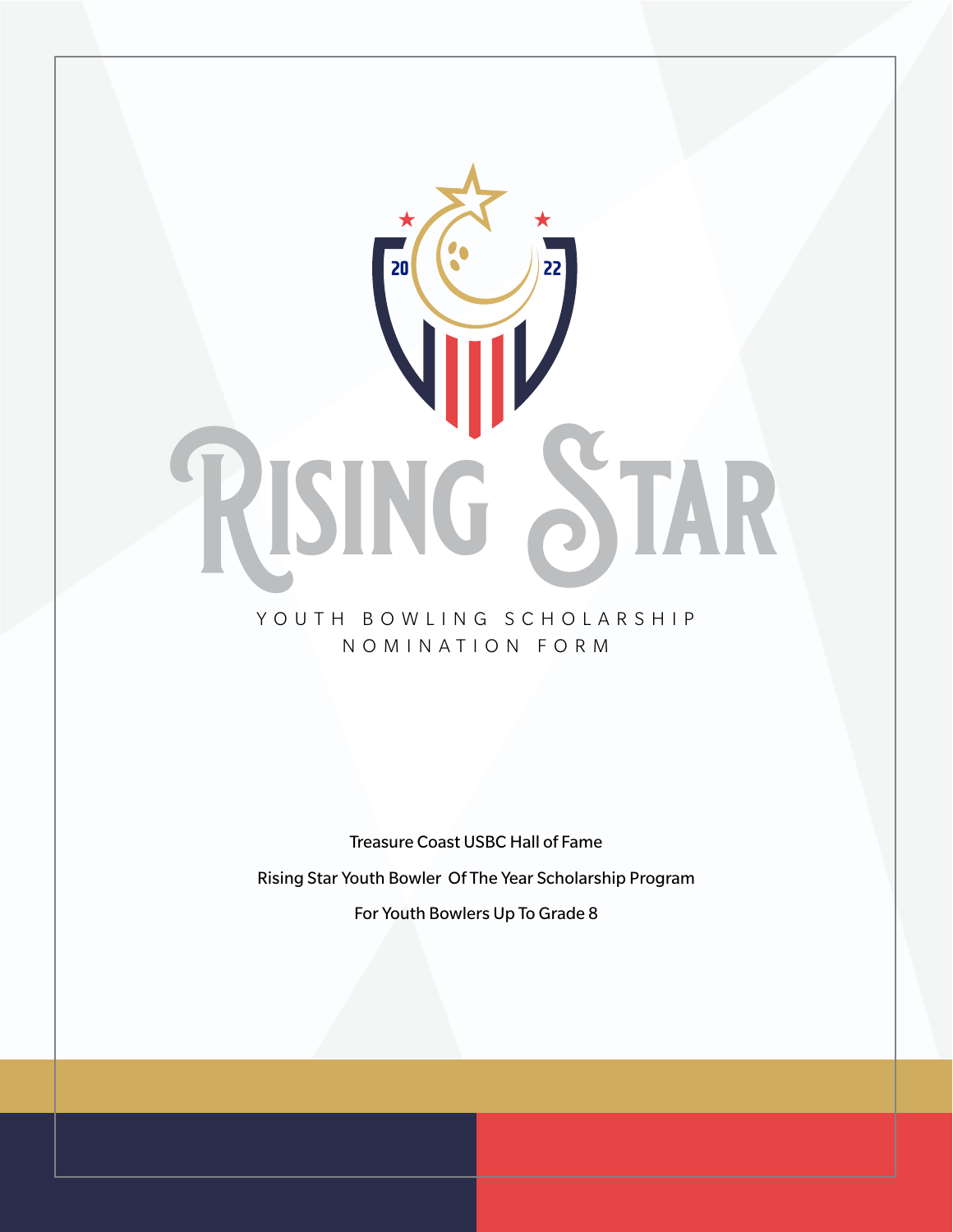

# R ISING STARS YOUTH BOWLER OF THE YEAR APPLICATION FORM

The Treasure Coast USBC Hall of Fame is proud to provide financial assistance through scholarship awards to two Rising Stars up to grade 8. These scholarship offerings will be awarded to selected youth players who have contributed not only to the game of bowling but have also contributed dedicated services involving their school or organizations.



#### Requirements to be considered for Rising Stars Scholarship opportunity are as follows:

- $\boxtimes$  Must be a Treasure Coast USBC member for a minimum of 2 years
- $\nabla$  Never suspended by USBC, ABC or WIBC
- $\boxtimes$  Project an image that is respected and admired by peers, teachers and serves as an example to other youth bowlers
- $\boxtimes$  Be an upstanding student and member of the community
- $\boxtimes$  Maintain at least a 3.0 GPA (B) with a copy of your Report Card
- $\boxtimes$  Actively applying to SMART account approved educational institutions
- $\boxtimes$  Participate in state and local level tournaments.
- $\boxtimes$  Demonstrate the ability to maintain a superior bowling average
- $\boxtimes$  Bowl a single game or three game series honor score that is recognized by USBC and is achieved in a sanctioned league.
- $\boxtimes$  Points used for consideration for performance nomination must be accumulated in sanctioned leagues in Saint Lucie County.
- $\boxtimes$  Application must be completed and sent no later than April 15, 2022.

#### Nomination requirements are as follows:

Nominator needs to include background of the nominee including high scores, ability and honor scores pertaining to our enclosed point system. Nominator needs to include academics, recommendation letters from teacher(s) and Mentor. Please provide as much information as possible to help in the selection process. Once complete hit the submit button to send your recommendation to our committee.

#### Nominatior Category

I would like to nominate the following youth bowler as a candidate to be considered for the Rising Star Youth Bowler of the Year Scholarship program.

Endorser Name

Endorser Email

| <b>Candidate Information</b><br>All information below must be provided to be considered. |  |  |  |  |  |  |
|------------------------------------------------------------------------------------------|--|--|--|--|--|--|
|                                                                                          |  |  |  |  |  |  |
|                                                                                          |  |  |  |  |  |  |
|                                                                                          |  |  |  |  |  |  |
|                                                                                          |  |  |  |  |  |  |
|                                                                                          |  |  |  |  |  |  |



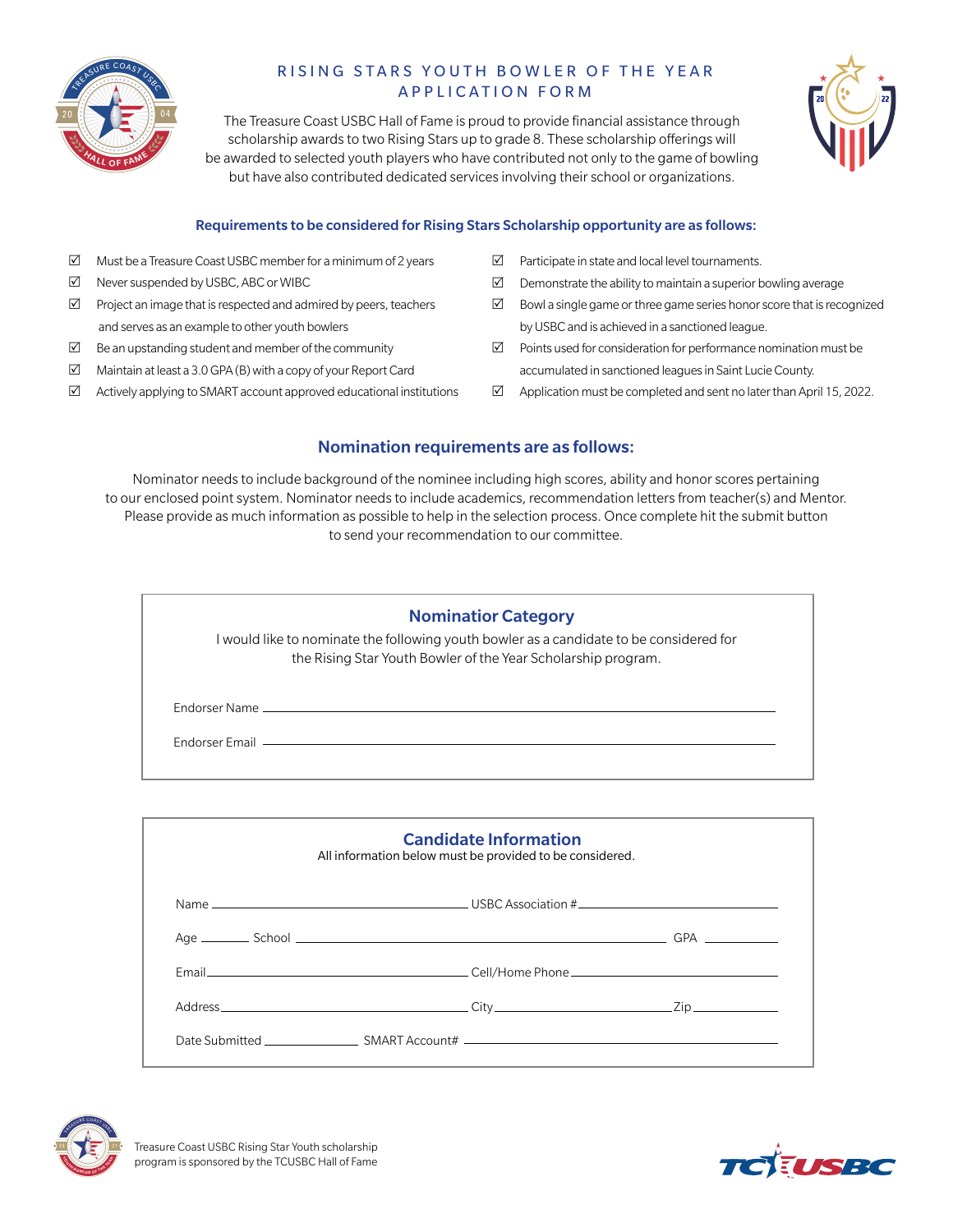

# Rising Star Youth Bowler of the Year Scholarship Award

## Achievements with Handicap

| □ 800 Series          | 30 points each              | Point Total: |
|-----------------------|-----------------------------|--------------|
| □ 600-700 Series      | 8 point each (limit 40 pts) | Point Total: |
| $\Box$ 500-600 series | 2 point each (limit 40 pts) | Point Total: |
| □ 250-300 Game        | 16 points each              | Point Total: |
| 200-249 Game          | 12 points each              | Point Total: |
| □ 175-199 Game        | 8 points each               | Point Total: |
| □ 125-149 Game        | 4 point each                | Point Total: |
| $\Box$ 11 in a row    | 4 points each               | Point Total: |

## Average Range with minimum 21 league games

| $225-234$   | 12 points per year | Point Total: |
|-------------|--------------------|--------------|
| $215 - 224$ | 10 points per year | Point Total: |
| $210-214$   | 8 points per year  | Point Total: |
| $199-209$   | 6 points per year  | Point Total: |
| $185-198$   | 4 point per year   | Point Total: |
| $150-188$   | 2 point per year   | Point Total: |
| $100-149$   | 1 point per year   | Point Total: |

**Total Pts:**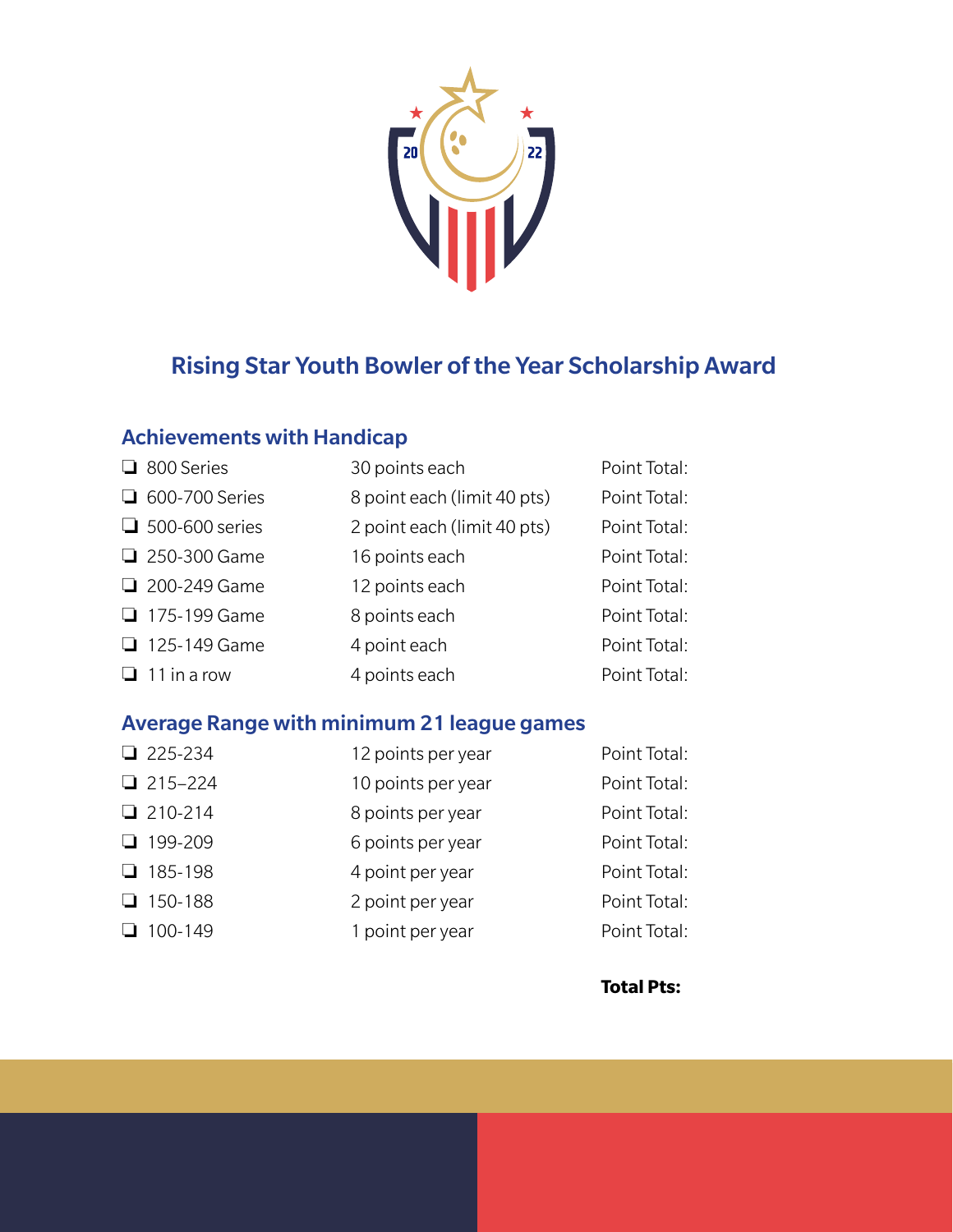

Teacher / Mentor Recommendation *Please provide a short recommendation for your nominee in the field below*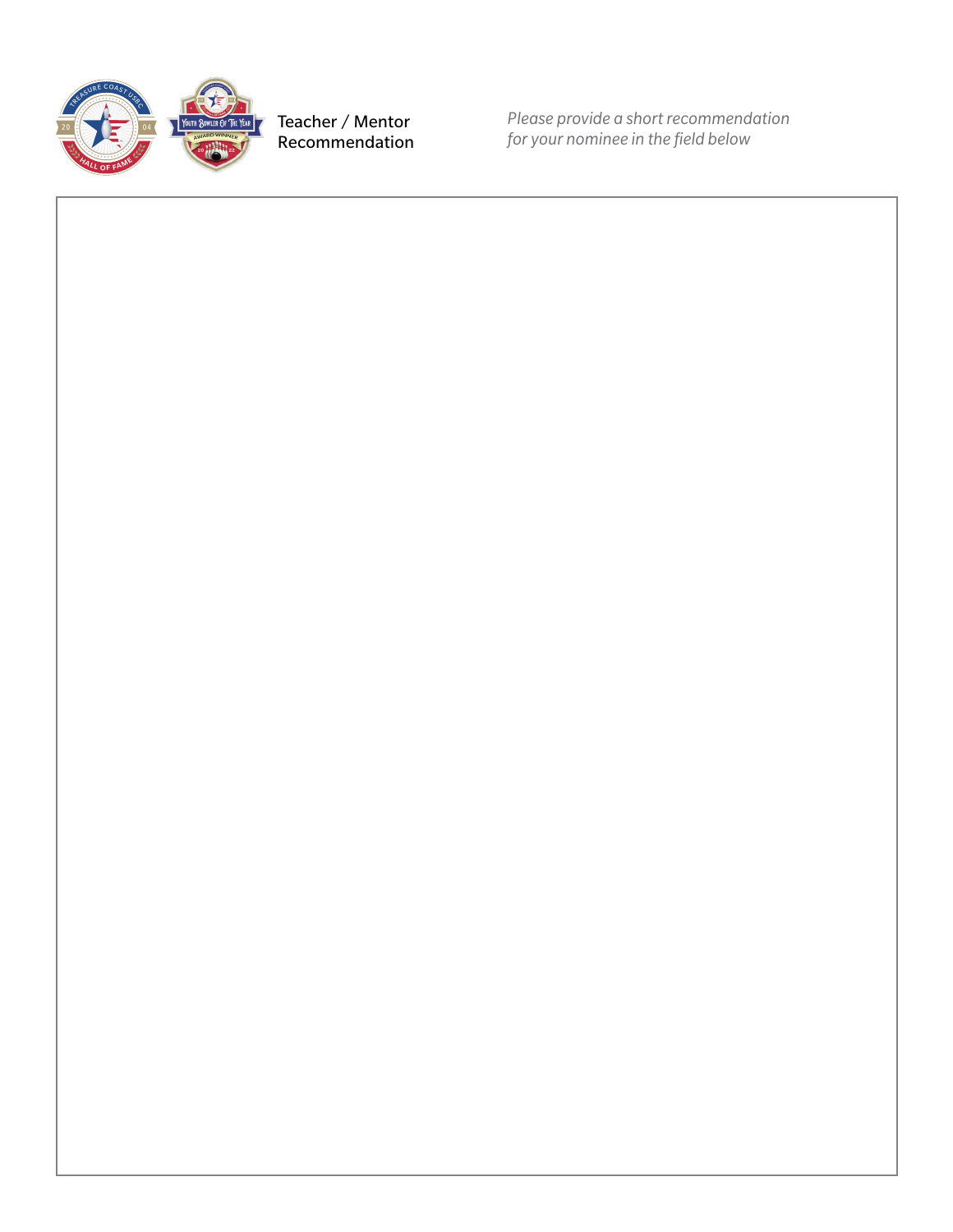

Please provide additional information requested below.

- 1. Extracurricular Activities
- 2. School Clubs
- 3. Awards & Recognitions
- 4. Number of years in the USBC
- 5. USBC Awards & recognitions